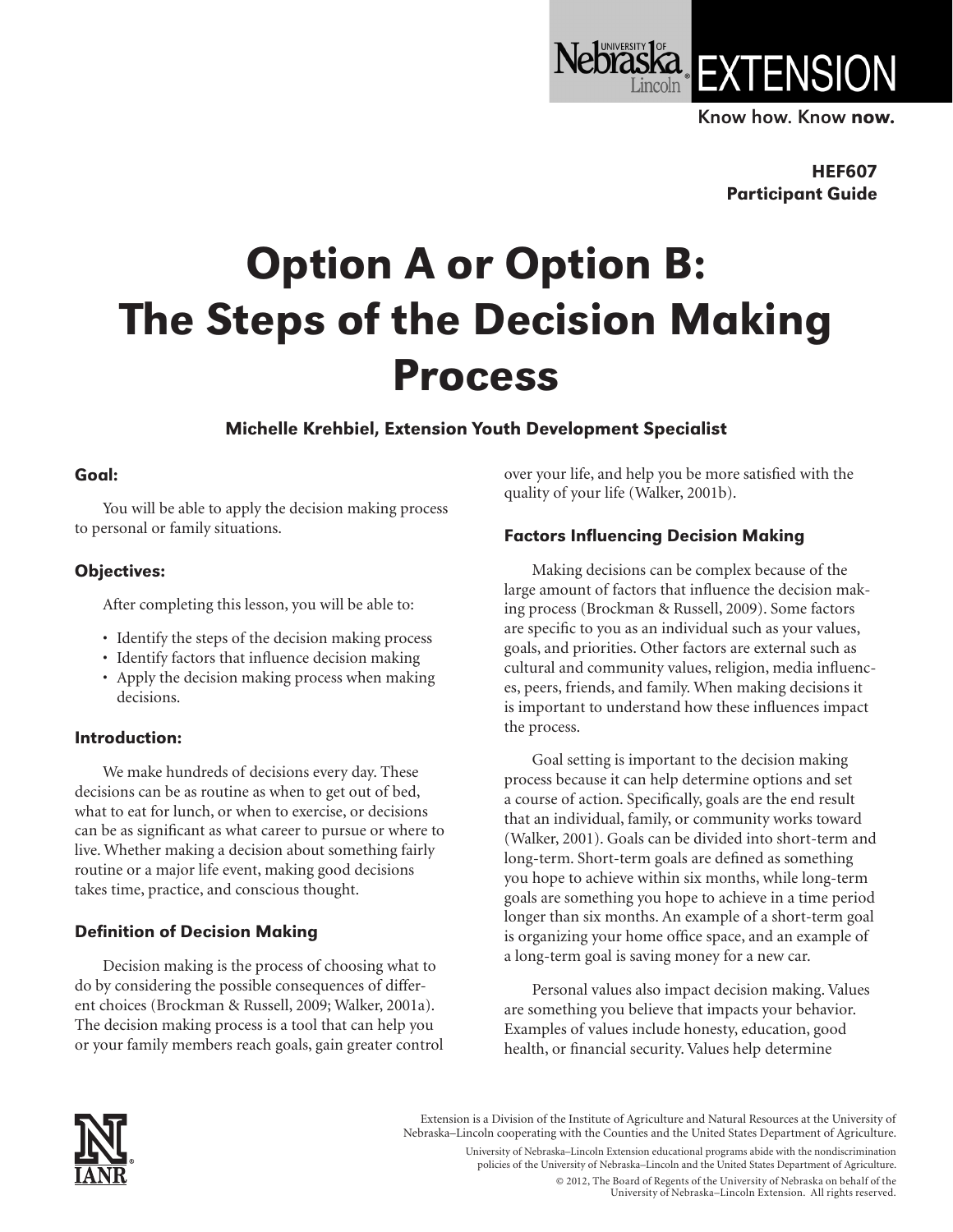options and consequences of options in the decision making process. For example, if you highly value financial security, you will make decisions that will include having adequate savings and/or keeping expenses to a minimum.

## Steps of the Decision Making Process

- 1. **State the problem or situation.** The decision making process begins with a situation or problem to be addressed or solved. It can be helpful to write down the problem.
- 2. **Consider your goals and values.** The goals you set for yourself are influenced by your values. Knowing your values and goals will help you determine what is desired.
- 3. **Determine the options.** Look for as many options as possible to solve your problem or situation. Be creative as you think about options. The more options you think of, the more likely it is that you will find a solution that fits your situation. When thinking about options, seek out information from friends, family, and reliable information sources.
- 4. **Consider the consequences or list the pros and the cons of each option.** In this step it is helpful to think about the positive and negative outcomes of doing each option. To help you determine the pros and cons of each option, consider your personal goals and values and what resources, such as time, money, or knowledge, will be needed. Then, list the pros and cons of each option.
- 5. **Select the best option.** Based on the positive and negative consequences of each alternative, select the option that best fits your goals, values, and available resources.
- 6. **Act upon the decision.** After making a decision it is important to put that decision into action. It can be helpful to create action steps listing how you plan to carry out your decision.
- 7. **Accept responsibility.** When you make a decision it is important to accept responsibility for that decision and the consequences that are associated with it.
- 8. **Evaluate the results.** The last step of the process is to analyze the results or outcomes of your decision. This analysis will help you determine the effectiveness of the decision making process.

# Helping Others Make Decisions

Making good decisions is important not only for you but for your family. Helping others learn to make good decisions is an important life skill you can teach. For example, helping a young child make a decision about eating fruits and vegetables gives them practice in making decisions. The more often young people engage in the steps of the decision making process, the better they will be at using them.

Here are some tips for helping young children and youth use the decision making process:

- Practice making decisions in situations they encounter daily, such as what to eat for school lunch.
- Make decisions, using the process, as a family. For example, decide where to go for vacation or what gift to give a grandparent for their birthday.
- Share with children how you use the decision making process in your life and how you evaluate your decisions.
- Have your child or family member set short-term and long term goals to help the decision making process.
- Discuss values and talk about how they can influence how one makes decisions.

#### Conclusion:

Making decisions is a part of daily living. Using the decision making process can help individuals and families reach goals, use resources wisely, and contribute to a healthy lifestyle.

#### Resources:

You can learn more about the decision making process discussed in this lesson in the following materials.

- Brockman, M.S., & Russell, S.T. (2009). *Decision-making/ reasoning skills.* Building Partnerships for Youth: National 4-H Council and the University of Arizona
- Walker, K. (2001a). *Decision Making*, K-State Research and Extension, Manhattan, KS
- Walker, K. (2001b). *Goal Setting*. K-State Research and Extension, Manhattan, KS

Walker, K., Torres, Nayda, Turner, J. (2006). *Make up Your Mind—Improving Your Decision Making Skills*. University of Florida IFAS Extension, Gainesville, FL

Source: Steps of the Decision Making Process adapted from: *Make up Your Mind—Improving Your Decision Making Skills,* University of Florida IFAS Extension.